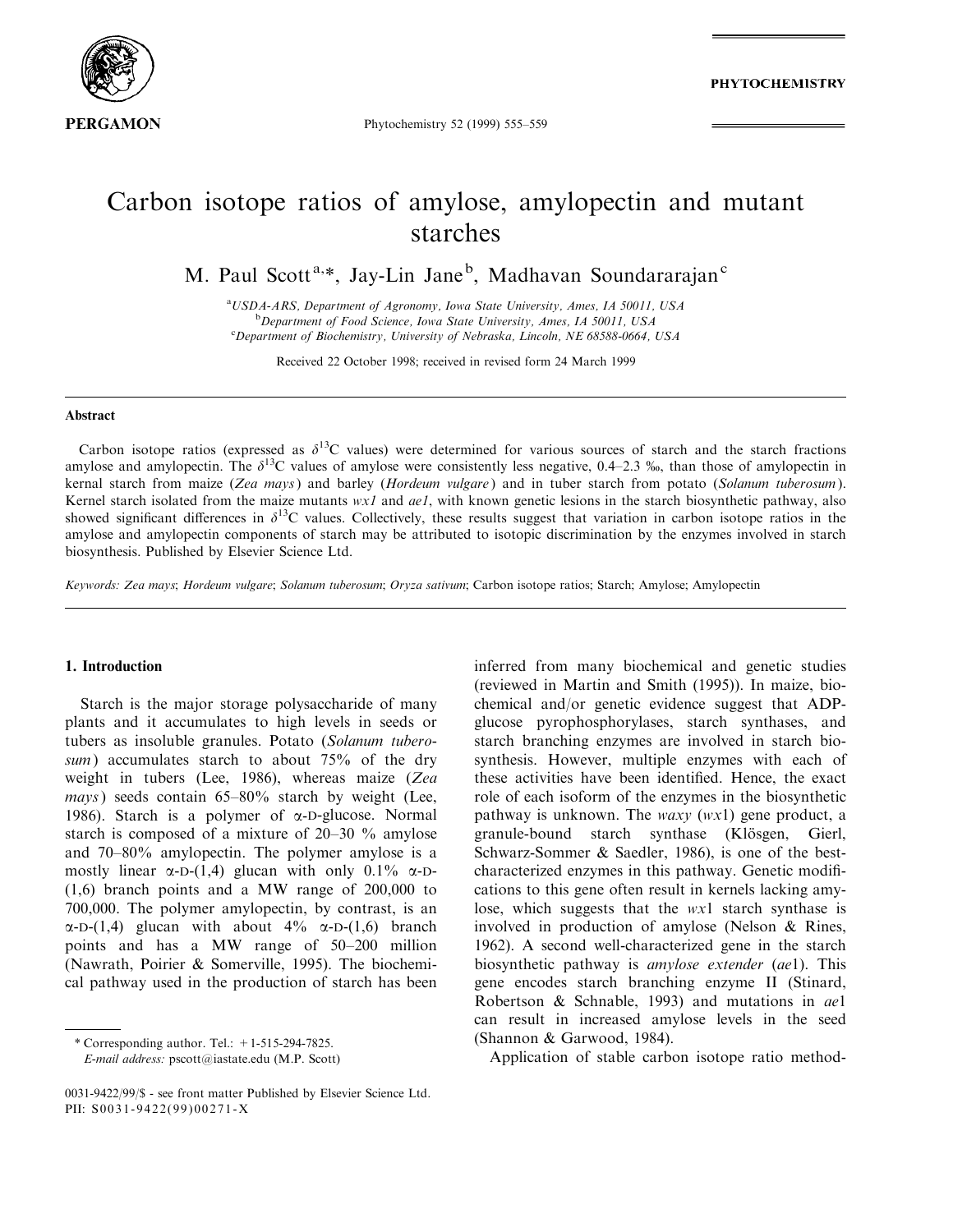ology to determine the photosynthetic pathway types (O'Leary, 1981) and to probe water use efficiency (Brugnoli et al., 1988) in plants has long been known. Plants discriminate against the heavier stable isotope  $13<sup>C</sup>$  during carbon fixation. This results in lower  $13^1$ C/<sup>12</sup>C isotope ratio in plant products than in atmospheric  $CO<sub>2</sub>$ .

Carbon isotope ratio studies are, in general, carried out at natural abundance levels of  $^{13}$ C. Because these levels are low and differences in the  $^{13}$ C content of natural materials are small, stable carbon isotope ratios ( ${}^{13}C/{}^{12}C$ ) are expressed in relative terms as  $\delta^{13}C$ values. A  $\delta^{13}$ C value represents the per mil (%, parts per thousand) deviation of the  $^{13}$ C content of the sample from the international PDB (Pee Dee Belemnite) limestone standard whose  $\delta^{13}$ C value has been set arbitrarily at 0‰ (Craig, 1957). Thus the  $\delta^{13}C$ value is defined as the isotropic ratio of a sample compared to the isotope ratio of a standard (see materials in methods).

The  $\delta^{13}$ C values of the primery products of photosyntesis and carbohydrates formed later are directly correlated with the kinetic isotope effects on the  $CO<sub>2</sub>$ fixing reactions catalyzed by ribulose bisphosphate carboxylase or phosphoenolpyruvate carboxylase (O'Leary, 1981). Secondary products are additionally depleted in  $^{13}$ C, for example, due to the kinetic isotope effect of the pyruvate dehydrogenase reaction (DeNiro & Epstein, 1977). Changes in carbon isotope ratio of up to 2% can be caused by environmental effects such as fertilization (Bender & Berge, 1979) temperature (Smith et al., 1973) and light intensity (Smith & Jacobsen, 1976).

Stable carbon isotope distributions have been examined in many types of natural products and often give information about the synthesis of these products. Examples include glucose (Rossman et al., 1991) Cyanogenic glucosides (Butzenlechner et al., 1996) and amino acids (Abelson et al., 1961).

Carbon isotope ratios of starch isolated from different plant sources (Brugnoli et al., 1988; Smith & Jacobsen, 1976) and hydrogen isotope ratios of starch from potato (Smith & Jacobsen, 1976) have been previously reported. In this paper, we present the results from carbon isotope ratio analysis of starch fractions and starch from plants with mutations in genes involved in starch production. To our knowledge, this is the first report of variation in the carbon isotope ratios of starch components and mutant starches.

## 2. Results and discussion

# 2.1. Amylose and amylopectin have different  $\delta^{13}C$  values

Carbon isotope ratios were determined for starch,



Fig. 1. Carbon isotope ratios (expressed as  $\delta^{13}C_{00}$ ) of OH43 maize kernel starch and its component fractions amylose and amylopectin. Each sample was measured three times, and error bars represent one standard deviation from the mean. On the x-axis, Am stands for amylose and Ap stands for amylopectin.

amylose and amylopectin purified from maize kernels. Maize kernel starch was fractionated into amylose and amylopectin by butanol precipitation (Jane & Chen, 1992; Schoch, 1942). These fractions and the starting material were then analyzed for their carbon isotope ratios. The  $\delta^{13}$ C values of the three compounds were clearly different, with amylose less negative and amylopectin more negative than the starting material (Fig. 1). Moreover, an average of the  $\delta^{13}$ C values of amylose and amylopectin  $\sim$  weighted to reflect the relative abundance of these two fractions in the seed  $-\alpha$ proximately equals the  $\delta^{13}$ C value of the starch from which they were purified. Amylose and amylopectin are probably derived from the same pool of glucose-1 phosphate, so any differences in their  $\delta^{13}$ C values likely result from discriminations that occur in the starch biosynthetic pathway.

Amylose preparations tend to contain more contaminating lipids than do amylopectin preparations (Bulin, Welch & Morris, 1982). It is known that the  $\delta^{13}$ C values of lipids are more negative than those of carbohydrates due to the isotopic fractionation associated with the decarboxylation of pyruvic acid (O'Leary, 1988). If contaminating lipid contributed significantly to our measured  $\delta^{13}$ C, we would expect the amylose fraction to be more negative than the starting material. Instead, the  $\delta^{13}$ C value of amylose was less negative than that of amylopectin, indicating that contaminating lipids in the amylose preparations do not account for the difference between the  $\delta^{13}$ C value of the amylose and amylopectin fractions of starch.

# 2.2. Mutations in the starch biosynthetic pathway alter the  $\delta^{13}C$  value of starch

If the  $\delta^{13}$ C values of starch and its components are influenced by isotopic discrimination by starch biosynthetic enzymes, then differences in the  $\delta^{13}$ C values should be detected in starch from plants with mutations in genes involved in starch biosynthesis. To test this hypothesis, we analyzed preparations of starch from maize mutants known to have lesions in the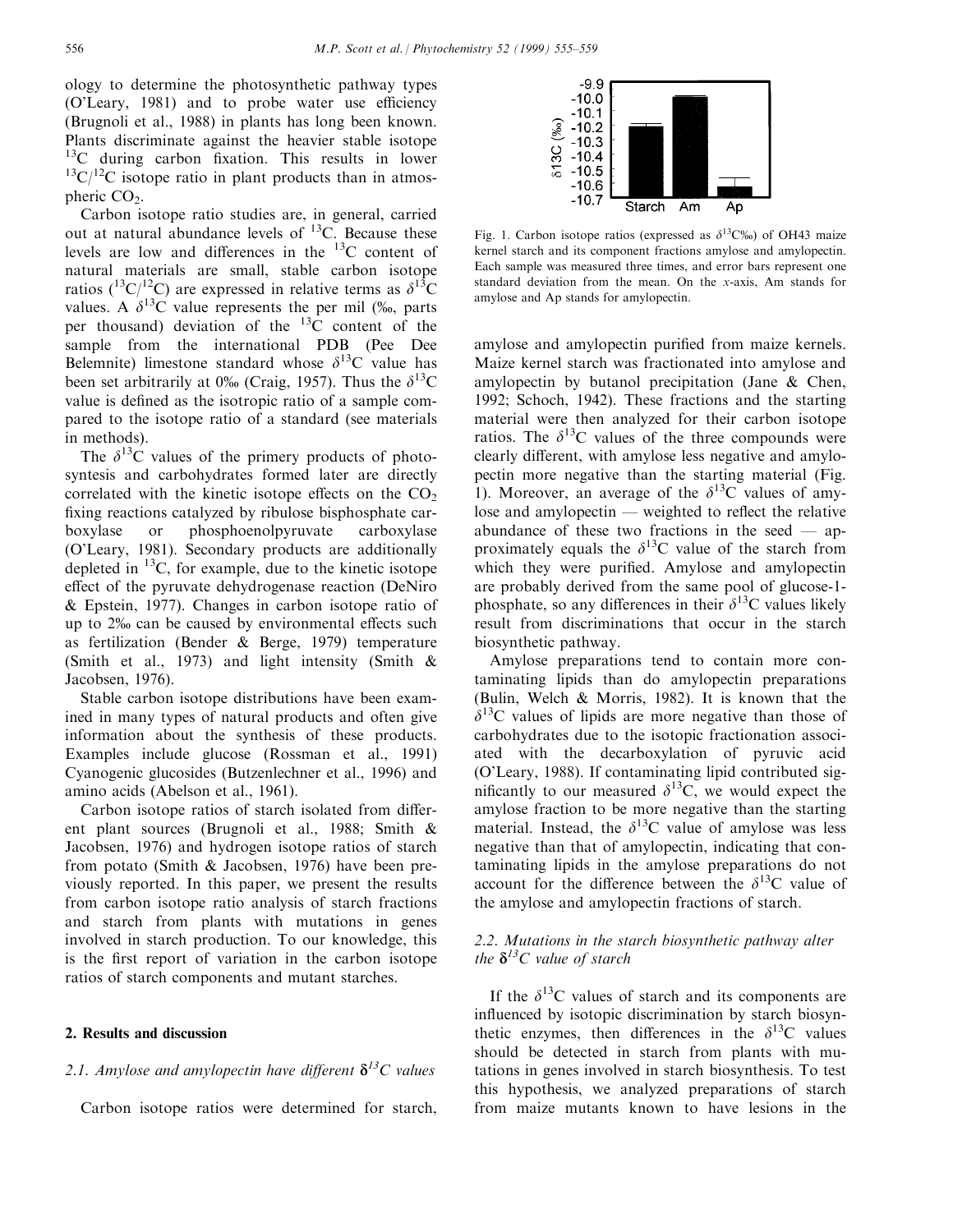

Fig. 2. Carbon isotope ratios of kernel starch from the maize inbred OH43 and mutants in the same genetic background. Starch was prepared in triplicate, and error bars represent one standard deviation from the mean. On the x-axis, w.t. stands for wild-type, wx stands for waxy1 and ae stands for amylose extender 1.

starch biosynthetic pathway. Many such mutants have been identified, but because our initial observation was that there is a difference in  $\delta^{13}$ C values of amylose and amylopectin, we decided to concentrate on two wellcharacterized mutants known to have a large effect on the amylose/amylopectin ratio. Starch was purified from kernels of the maize inbred OH43 containing either the wx1 (waxy) or ae1 (amylose extender) mutation and subjected to carbon isotope ratio analysis. The  $\delta^{13}$ C values of wx1 starch were more negative than those of ae1 starch (Fig. 2). This result is consistent with the analysis of amylose and amylopectin carbon isotope ratios because wx1 starch contains no amylose, whereas ae1 starch contains high levels of amylose. The carbon isotope ratios of the mutant starches were similar to the ratios of the starch fraction enriched in each mutant starch (compare Figs. 1 and 2). This lends support to the hypothesis that enzymes in the starch biosynthetic pathway influence the carbon isotope ratios of their end products.

Commercial starch preparations made from maize kernels with mutations similar to those used in the OH43 study were also analyzed for their carbon isotope ratios. Waxy starch (0% amylose), was prepared from lines carrying a  $wx1$  mutation. Hylon 5 (29.4%) absolute amylose) and 7 (43.8% absolute amylose) are commercial preparations made from lines with an ae1 mutation. These amylose concentrations are in contrast to normal maize kernel starch, which contains 19.9% absolute amylose (Jane et al., submitted for publication). Carbon isotope ratios of these starches (Fig. 3) were similar to those of the OH43 derived starches.

Defatted commercial starch samples were also analyzed for their carbon isotope ratios to determine the possible influence of lipid contamination. As expected, carbon isotope ratios of defatted starch preparations were slightly less negative than before defatting them (Fig. 3). Overall, the impact of lipids on the  $\delta^{13}$ C values was small.



Fig. 3. Carbon isotope ratios of commercial starch. Filled bars represent commercial preparations, empty bars represent the same preparations after defatting. Each sample was measured three times, and error bars represent one standard deviation from the mean. On the x-axis, Hy5 and Hy7 stand for the commercial starches Hylon 5 and Hylon 7, respectively.

# 2.3. The  $\delta^{13}C$  value of mutant starches is different from vegetative tissue  $\delta^{13}C$  values

Subtle differences in carbon fixation caused by pleiotropic effects of the mutation in  $wx1$  and  $ael$  plants could cause variation in their tissue  $\delta^{13}$ C values, even though these mutants were morphologically similar in their appearance. These pleiotropic effects could alter the  $\delta^{13}$ C value of starch and could account for the observed differences in its components (Fig. 2). If the  $\delta^{13}$ C differences seen in wx1 and *ae*1 starch were due to pleiotropic effects of these mutations, we would expect the  $\delta^{13}$ C values observed in the starch to be reflected in the vegetative tissues as well. To test this hypothesis, carbon isotope ratios of vegetative tissue harvested from OH43 wild-type, wx1 and ae1 maize seedlings were compared (Fig. 4). Although there were some differences in their  $\delta^{13}$ C values, these differences did not reflect the pattern of differences found in the starch of these mutants. On the contrary, carbon isotope ratios of the vegetative tissue from the wx1 mutants were less negative than those of the same tissue from *ae*1 mutants, as reflected by their  $\delta^{13}$ C values (compare Figs. 2 and 4). The differences seen in the starch of these varieties are therefore not due to whole plant differences in carbon isotope ratio, but are due



Fig. 4. Carbon isotope ratios of the above-ground portion of plants from the maize inbred OH43 and mutants in the same genetic background. Three plants were ground separately and measured. Error bars represent one standard deviation from the mean. X-axis labels are as in Fig. 2.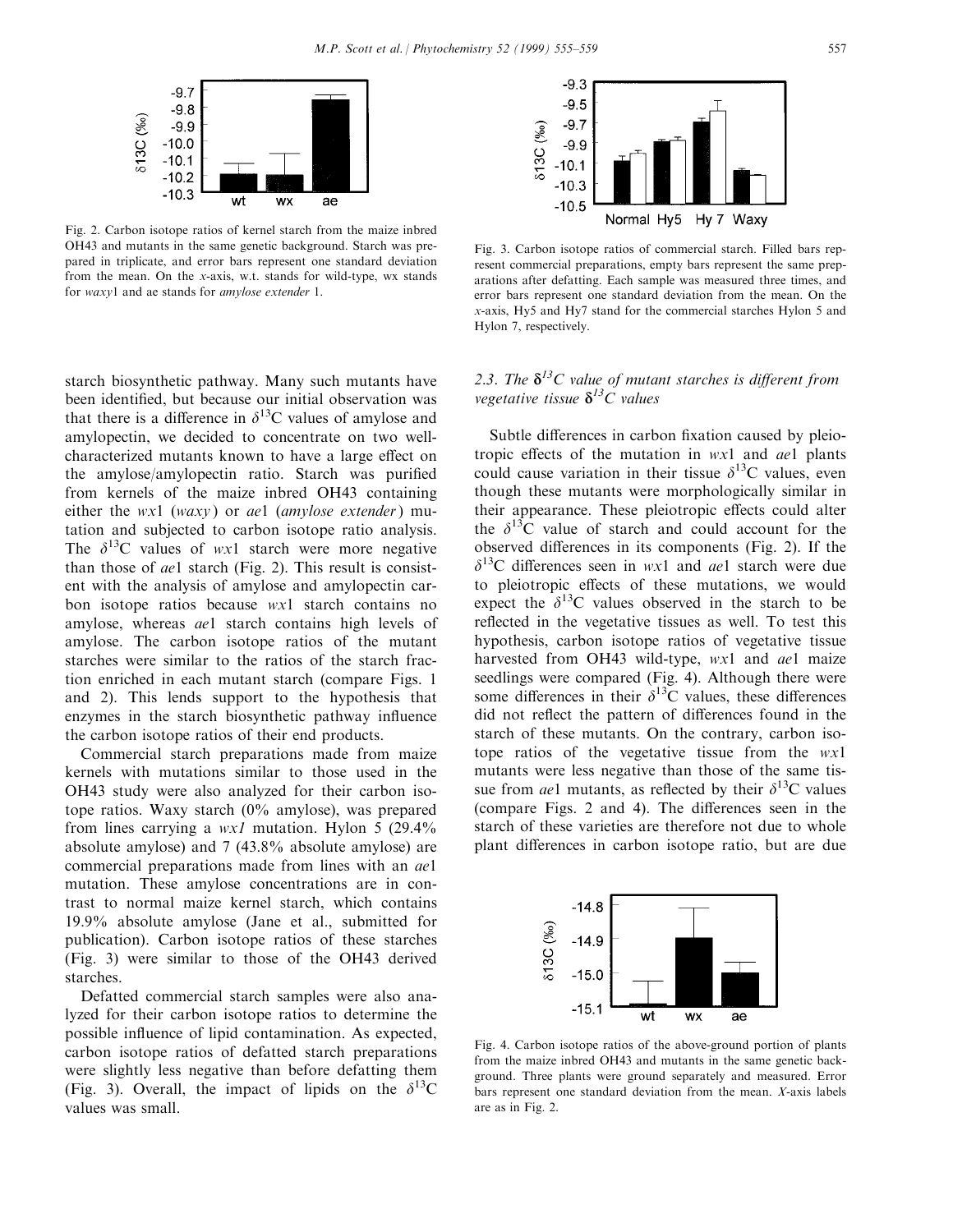Table 1

Carbon isotope ratios of starch and starch fractions from various plant storage tissues<sup>a</sup>

|              | Starch          |                 | Starch fractions |                 |
|--------------|-----------------|-----------------|------------------|-----------------|
|              | wild type       | WX              | amylose          | amylopectin     |
| Potato tuber | $-24.74 + 0.06$ | $-25.29 + 0.01$ | $-24.68 + 0.03$  | $-25.14 + 0.03$ |
| Wheat seed   | $-24.33 + 0.07$ | $-25.51 + 0.06$ | $N.A.^b$         | N.A.            |
| Rice seed    | $-25.65 + 0.07$ | $-25.40 + 0.03$ | N.A.             | N.A.            |
| Barley seed  | $-24.81 + 0.10$ | $-25.34 + 0.11$ | $-23.69 + 0.09$  | $-25.96 + 0.01$ |

<sup>a</sup> Data are expressed as  $\delta^{13}$ C values in  $\%$   $\pm$  one standard deviation, *n* = 3. <sup>b</sup> N.A. means data not available.

to differences in the carbon isotope ratios specific to the starch.

# 2.4. Carbon isotope discrimination occurs in the biosynthetic pathway of starch from several organisms

Carbon isotope ratios were also measured for starch and/or starch fractions from plants using the  $C_3$ photosynthetic pathway, including wheat (Triticum aestivum ), rice (Oryza sativum), barley (Hordeum vulgare) and potato (Solanum tuberosum) (Table 1). Typically, in their dry organic matter,  $C_3$  plants display more negative  $\delta^{13}$ C values (  $\sim$  -27‰) than C<sub>4</sub> plants ( $\sim$ -13.0%). Carbon isotope ratios of starch and starch fractions are in the range expected for products from these plants based on previous whole-plant analyses of  $C_3$  and  $C_4$  plants (O'Leary, 1988). The relative  $\delta^{13}$ C values for amylose and amylopectin from potato and barley followed the trend seen with maize starch, that is amylopectin had a more negative  $\delta^{13}$ C value than amylose and starch. Like maize waxy starch, waxy starch from the  $C_3$  plants had a more negative  $\delta^{13}$ C value than wild-type starch from the same species with the exception of rice which had a slightly  $(0.25\%)$ higher value for waxy starch than for normal starch. This could be due to varietal differences in the waxy and wild-type rice. We were unable to determine the genetic background of the wild-type rice starch, and we have observed that the  $\delta^{13}$ C value of maize seed starches varies with the genetic background (data not shown). These data suggest that carbon isotope discrimination in the starch biosynthetic pathway is a general phenomenon, and not unique to maize endosperm.

There may be application for this method in chemical purity testing. Commercial waxy and high amylose corn starches are currently derived from the mutant varieties tested in this study. These starches command a premium in the marketplace, so methods of purity testing are in demand. While fairly expensive (US\$12 per sample) this method offers the advantages of accuracy and a lack of hazardous waste products. Also, because carbon isotope ratio analysis readily dis-

tinguishes between starch from  $C_3$  and  $C_4$  plants, starch from the two major starch sources, potato and corn, can be differentiated.

Carbon isotope ratio analysis of plants and plant metabolites provides a long-term view of physiology because the carbon isotope ratio is influenced by each enzyme that makes or breaks a bond to a given carbon. This gives it advantages over instantaneous methods of biochemical or physiological analysis such as enzyme or metabolite assays because it gives information about the metabolic history of a product. The inherent drawback of this method is that in order to determine the step in a biochemical pathway where an isotope fractionation occurred, it is necessary to analyze mutants or intermediate metabolites.

We believe that this is the first report of the utilization of this methodology to assess the carbon isotopic signature of the integral components (amylose and amylopectin) of starch. While our data suggest that carbon isotope discrimination occurs in starch biosynthesis, more work is neccesary to clearly identify the source of this discrimination. One possibility is that one or more of the starch biosynthetic enzymes exhibit a kinetic isotope effect. If enzymes in the starch biosynthetic pathway have different kinetic isotope effects, then by correlating  $\delta^{13}$ C values of starch fractions with carbon isotope effects displayed by the starch biosynthetic enzymes, it may be possible to determine their exact role in the biosynthesis of a particular starch fraction. For example, if one starch synthase contributes more isotopic discrimination than others do, then starch fractions made by this synthase could be identified by their characteristic isotope ratio.

A second possibilty is that the ADPG contributing to amylose has a different isotopic content than the ADPG contributing to amylopectin. This could be the case because amylose is synthesized within the granule while amylopectin is synthesized at the surface of the granule. Thus, different pools of ADPG are used in the synthesis of these two starch components. Different enzymes or transport processes acting on each pool could result in different isotopic ratios between the pools. We hope to extend this from amylose and amylopectin to include